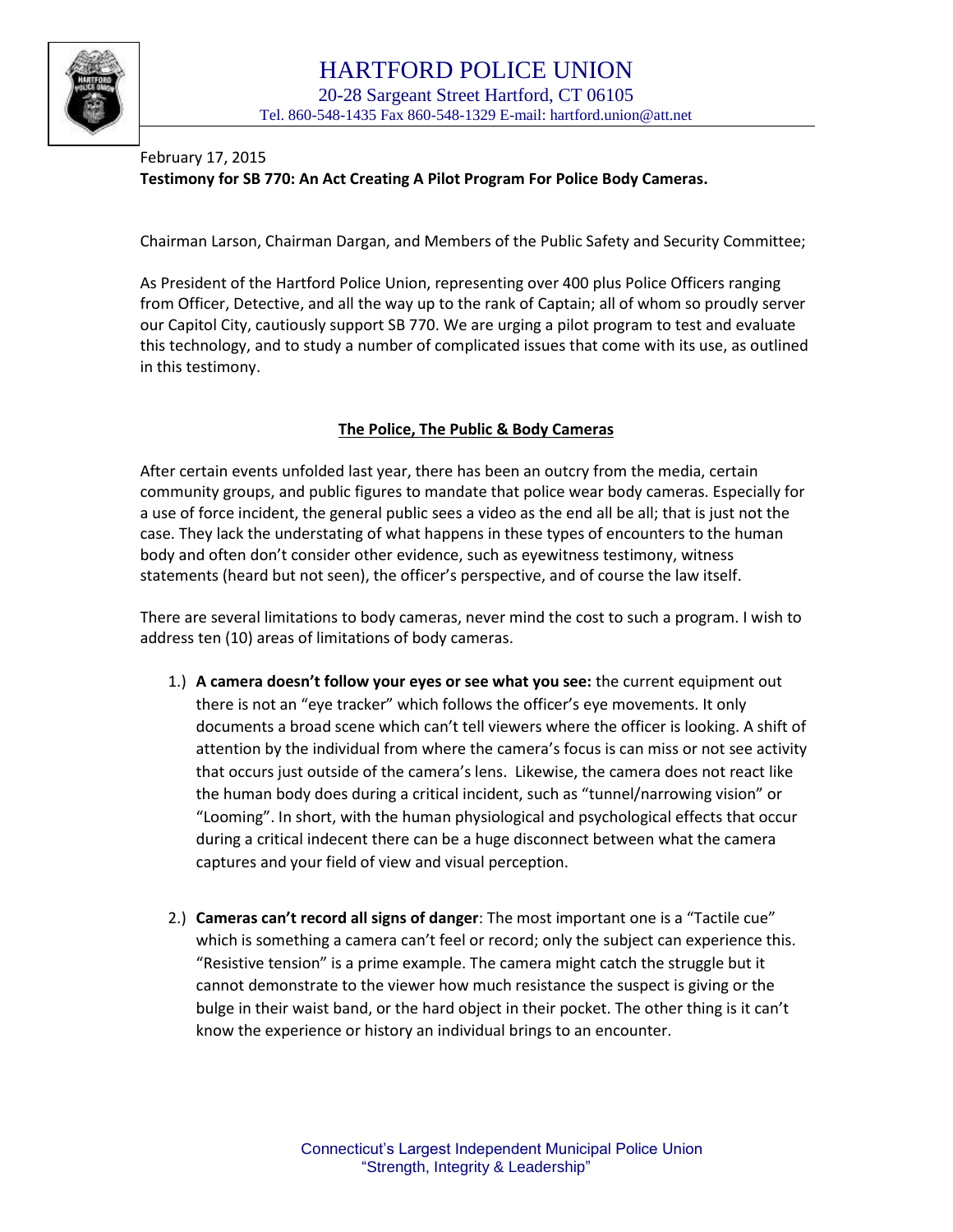

## 20-28 Sargeant Street Hartford, CT 06105

Tel. 860-548-1435 Fax 860-548-1329 E-mail: hartford.union@att.net

- 3.) **Camera speed differs from the speed of life:** The speed of the recording frames is critical to capturing every millisecond of activity, so context is not lost between frames. For example, the recording systems in typical corner store capture video at less than 30 frames per second, which results in choppy footage and creates gaps in capturing actions and reactions of the subjects. Also, because of the reactionary curve an individual can be approximately a half-second or more behind the action as it unfolds on the video. Dr. Bill Lewinski of the Force Science Institute has shown in a study that due to the reactionary gap and the decisions to start and stop an action takes time mentally – it doesn't unfold as quickly as it depict on video.
- 4.) **A camera may see better than you do in low light:** A camera may record with more clarity in many low-light situations, making it seem brighter than reality, allowing the viewer to see more clearly than the officer involved. In low light situations, police officers have to rely on contextual cues and movement patterns based on their training and experience. Additionally, transitioning from dimly-lit to brightly areas, or vice versa, a camera my briefly blank out images while adjusting its sensor.
- **5.) Your body may block the view:** How much of a scene a body camera captures is dependent on where it's placed and its angle. If it's attached to an eye glass or a hat brim, it is likely to be knocked off during a struggle. If it's on an officer's chest, it may only capture that person's arms extended arms, blocking the camera's field of view, and it will not follow the wearer's head movements. Also, when an officer stands sideways to the action so as to create a smaller target which is very common, the camera will record nothing of relevance.
- **6.) Cameras only record in 2D : T**he human body sees in 3D. This limitation affects the viewer's depth of field and won't be able to accurately judge distances. Without a proper sense of distance, a viewer may misinterpret the level of threat the individuals is facing.
- **7.) Time stamping of videos:** To fully analyze and explain an officer's perceptions, reaction time, judgment and decision-making, it may be critical to break the actions down to the one-hundredths of a second or even less. It takes less than a quarter of a second to fire a shot, and it takes approximately one third of a second to recognize and react to a threat. It takes even longer to stop the action – approximately a half of a second, even if there is no longer a threat.
- **8.) One camera might not be enough:** more cameras give us more angles, lighting, elements and different perspectives. Consider when a coach challenges a play in football, for example. Even with more camera angles, video alone cannot make up a complete investigation.